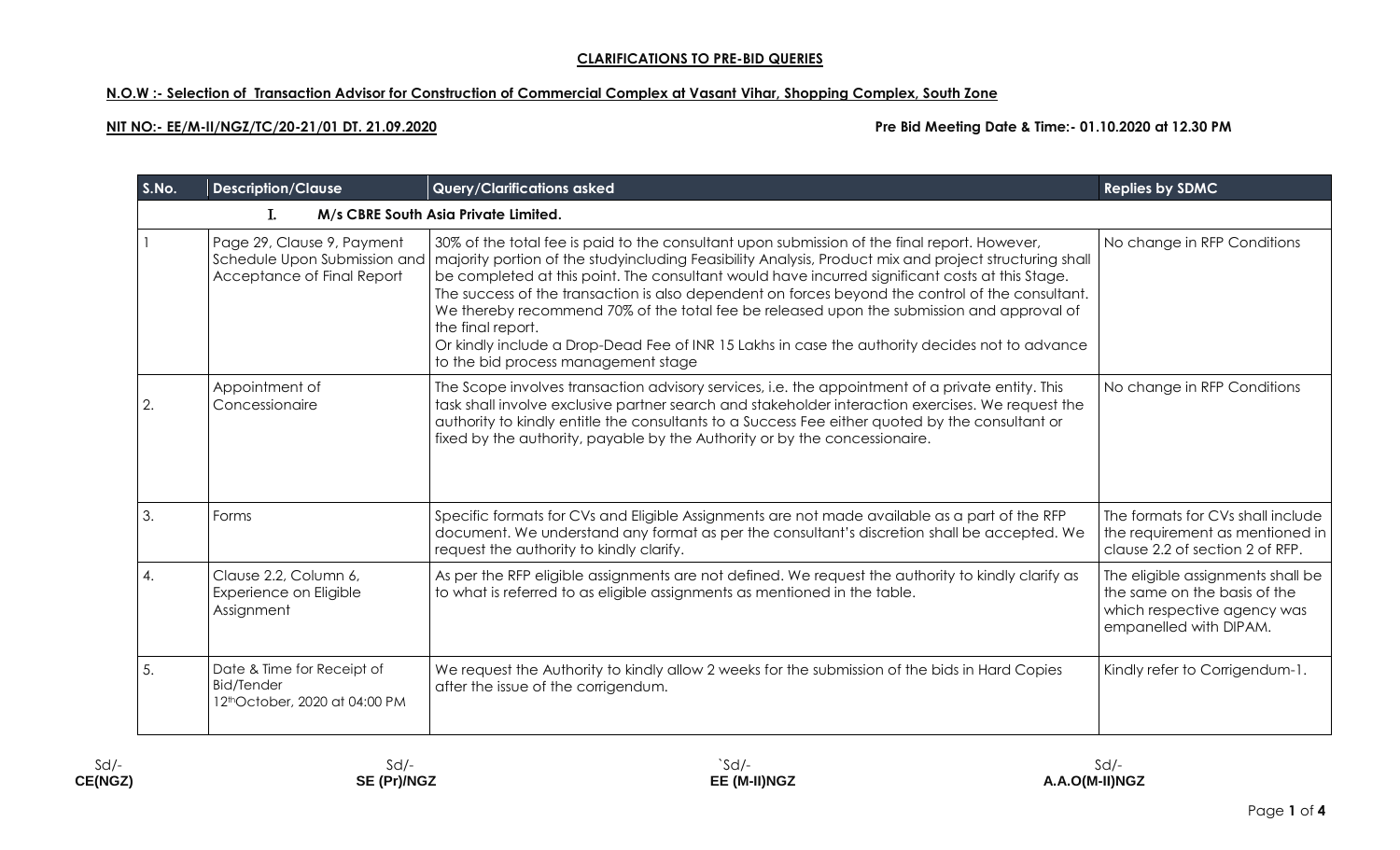# **N.O.W :- Selection of Transaction Advisor for Construction of Commercial Complex at Vasant Vihar, Shopping Complex, South Zone**

**NIT NO:- EE/M-II/NGZ/TC/20-21/01 DT. 21.09.2020 Pre Bid Meeting Date & Time:- 01.10.2020 at 12.30 PM**

| M/s Cushman & Wakefield India Pvt. Ltd<br>П. |                                                                                                                          |                                                                                                                                                                                                                                                                                                                                                                                                                                                                                                                                                                                                                               |                                                                                                                                                               |  |
|----------------------------------------------|--------------------------------------------------------------------------------------------------------------------------|-------------------------------------------------------------------------------------------------------------------------------------------------------------------------------------------------------------------------------------------------------------------------------------------------------------------------------------------------------------------------------------------------------------------------------------------------------------------------------------------------------------------------------------------------------------------------------------------------------------------------------|---------------------------------------------------------------------------------------------------------------------------------------------------------------|--|
| S.No.                                        | <b>Relevant Section/Clause No.</b><br>and complete description of<br>clause/ Relevant Page No. of<br><b>Bid document</b> | <b>Queries/Clarifications asked</b>                                                                                                                                                                                                                                                                                                                                                                                                                                                                                                                                                                                           | <b>Replies of SDMC</b>                                                                                                                                        |  |
|                                              | Date & Time for Receipt of<br>Bid/Tender / Pg.3                                                                          | As per the RFP, the Proposal Due Date is 12th October 2020. We request the Authority to kindly<br>extend the deadline to minimum of 2 weeks from the date of release of the responses to the<br>pre-bid queries                                                                                                                                                                                                                                                                                                                                                                                                               | Kindly refer to Corrigendum-1.                                                                                                                                |  |
| 2.                                           | Bid security / Pg. 3                                                                                                     | We request the Authority to kindly reduce the Bid Security amount of INR 5 lakh to INR 1 lakh.<br>Also, we request to kindly clarify the return of the Bid Security amount to unsuccessful bidders<br>since there is no clarity of the same in the RFP. (As per Clause 2.19, Pg 16 - The Selected<br>Applicant's Bid Security shall be refunded after signing of agreement between SDMC and<br>the Consultant).                                                                                                                                                                                                               | The bid security shall remain as per<br>RFP.<br>The bid security of unsuccessful<br>bidders will be returned within one<br>month of opening of financial bid. |  |
| 3.                                           | Clause A. General<br>2.2 Key Personnel and<br>Experience on Eligible<br>Assignment / Pg.8                                | Since a feasibility study, involving real estate market assessment for identification of best use<br>product mix, is involved in the project, it is suggested that a Real Estate Expert be included as<br>a Key Personnel instead of Infrastructure Expert since already a position of Urban Planning<br>&Infrastructure Expert is included. The Authority may remove the position of Infrastructure<br>Expert.<br>It is suggested that an expert with both Finance cum Procurement expertise is sufficient for<br>this kind of project, so the Authority may remove the position of Procurement Expert.                      | No change in RFP Conditions                                                                                                                                   |  |
| 4.                                           | Clause A. General<br>2.2 Key Personnel and<br>Experience on Eligible<br>Assignment / Pg.8                                | As per the RFP, there is no clarity on the submission of CVs of Experts with the proposal. Since<br>there is no standard format of CV given in the RFP, may we request the Authority to kindly<br>provide the CV format else allow us to submit the CVs as per the standard World Bank format<br>provided in similar government RFPs.<br>Also, there is no clear definition of 'Eligible Assignments' which will form the basis of expert<br>selection and preparation of technical proposal. Hence it is requested to the Authority to<br>detail out the definition and number of eligible assignments need to be submitted. | The eligible assignments shall be the<br>same on the basis of which the<br>agency got empanelment in<br>DIPAM.                                                |  |

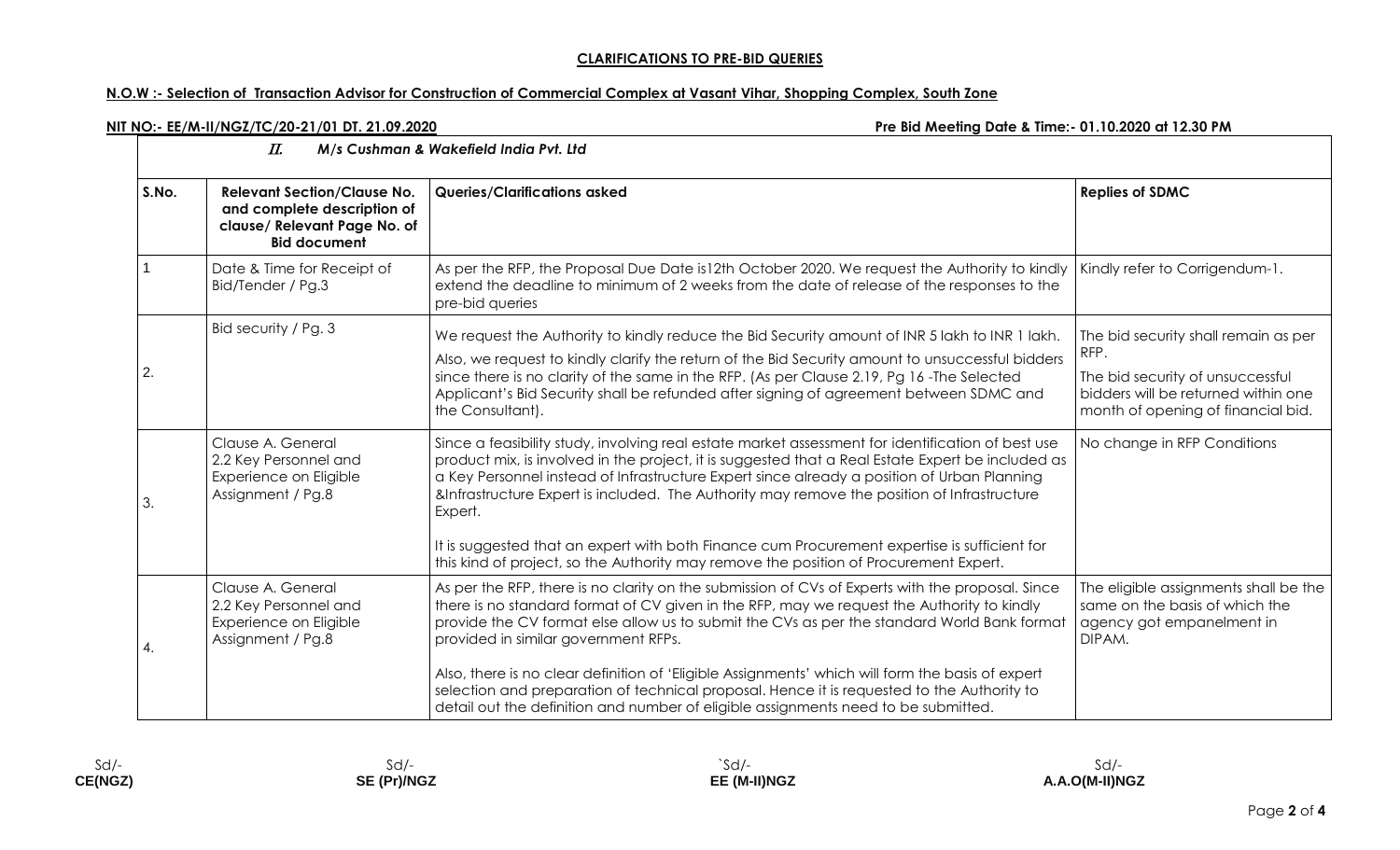# **N.O.W :- Selection of Transaction Advisor for Construction of Commercial Complex at Vasant Vihar, Shopping Complex, South Zone**

|               | NIT NO:- EE/M-II/NGZ/TC/20-21/01 DT. 21.09.2020                                             | Pre Bid Meeting Date & Time:- 01.10.2020 at 12.30 PM                                                                                                                                                                                                                                                                                                          |                                                                                                                                                              |
|---------------|---------------------------------------------------------------------------------------------|---------------------------------------------------------------------------------------------------------------------------------------------------------------------------------------------------------------------------------------------------------------------------------------------------------------------------------------------------------------|--------------------------------------------------------------------------------------------------------------------------------------------------------------|
| э.            | Clause 2.4 Number of<br>Proposals<br>2.8 Right to reject any or all<br>Proposals / Pg.11/12 | It is requested to the Authority to kindly clarify whether JV Consortium is allowed.                                                                                                                                                                                                                                                                          | No change in RFP Conditions                                                                                                                                  |
| 0.            | Clause D. EVALUATION<br><b>PROCESS</b><br>2.21 Evaluation of Proposals<br>$/$ Pg.17         | It is requested to the Authority to kindly clarify the bid evaluation process – whether the<br>selection process is through QCBS or L1 basis.<br>Since there is no technical criteria defined in the RFP, we understand that the consultant is<br>not required to submit any project credentials. The Authority may please confirm the same.                  | The selection process will be on L1<br>basis.<br>The bidder shall submit the<br>technical bid as per various clauses<br>of RFP to establish his eligibility. |
| $\prime\cdot$ | <b>APPENDIX-I</b><br>Form-4 Power of Attorney /<br>Pg.36                                    | We have a board resolution of the Authorized Signatory as well, certified by the company's<br>competent Authority. We would be submitting a copy of the same as the competence of<br>the authorized signatory is supported by a board resolution as well and is equivalent to<br>General Power of Attorney. Hope that would suffice the same. Kindly suggest. | No change in RFP Conditions                                                                                                                                  |